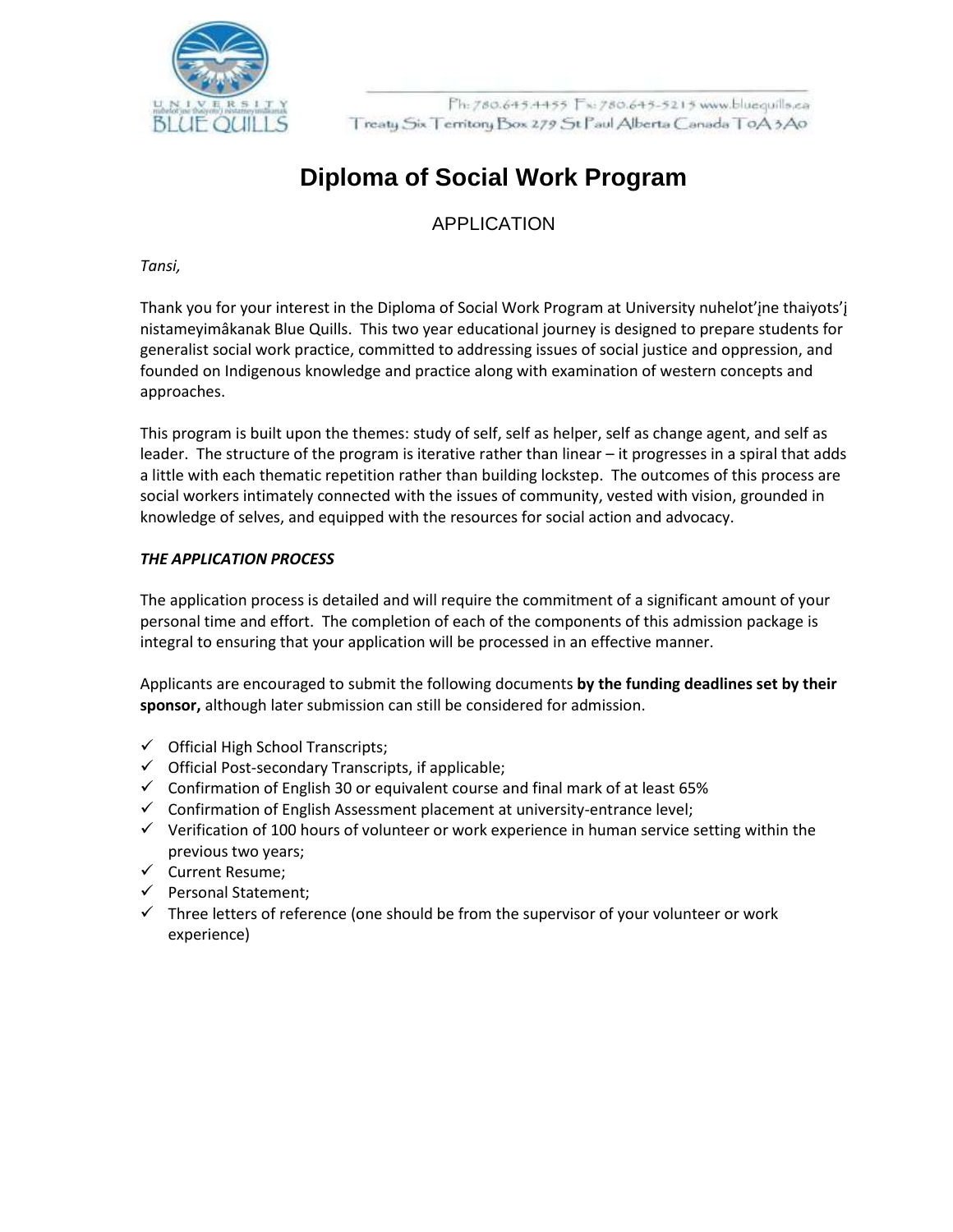

Ph: 780.645.4455 Fx: 780.645-5215 www.bluequills.ca Treaty Six Territory Box 279 St Paul Alberta Canada T0A3A0

#### **PROGRAM APPLICATION CHECKLIST**

I have:

| $\bullet$ | Ordered my official high school transcripts from Alberta Education<br>(Order forms may be obtained from the Registrar's office or on-line at:<br>https://education.alberta.ca/transcripts/how-to-order/<br>There is a \$10 fee to process transcripts. Applicants are responsible for<br>requesting transcripts and fee payment) |  |
|-----------|----------------------------------------------------------------------------------------------------------------------------------------------------------------------------------------------------------------------------------------------------------------------------------------------------------------------------------|--|
|           | Ordered my official post-secondary education transcripts from all<br>post-secondary institutions that I have attended                                                                                                                                                                                                            |  |
|           | <b>Completed Accuplacer Testing</b><br>(Appointment for Testing-contact the Librarian)                                                                                                                                                                                                                                           |  |
|           | Attached verification of 100 hours of volunteerism or work<br>experience within a human service setting.                                                                                                                                                                                                                         |  |
|           | Attached a copy of my current resume.                                                                                                                                                                                                                                                                                            |  |
|           | Attached a completed copy of my personal profile.                                                                                                                                                                                                                                                                                |  |
|           | Attached a current Criminal Record Check/ Child Intervention<br>(voluntary)                                                                                                                                                                                                                                                      |  |
|           | Three letters of reference,                                                                                                                                                                                                                                                                                                      |  |
|           | and                                                                                                                                                                                                                                                                                                                              |  |
|           | Personal interview completed with social work faculty.<br>(date and name of faculty                                                                                                                                                                                                                                              |  |

Please Note\* **Accuplacer Testing** can only take place after the UnBQ Application Form and Transcripts have been submitted to the Registrar's Department.

\*possession of a criminal record does not restrict applicants from admission to the program. The record will be assessed with respect to the nature of the offense(s), to explore life changes since these events were documented, and to encourage an applicant's commitment to seek pardon on criminal records A criminal record **may** limit practicum placement and employment opportunities in the field of social work.

If you have any questions about the application procedure, please contact the Registrar at (780) 645-4455 or 1-888-645-4455 or mail to:

Registrar's Office University nuhelot'įne thaiyots'į nistameyimâkanak Blue Quills Box 279, St. Paul, AB. T0A 3A0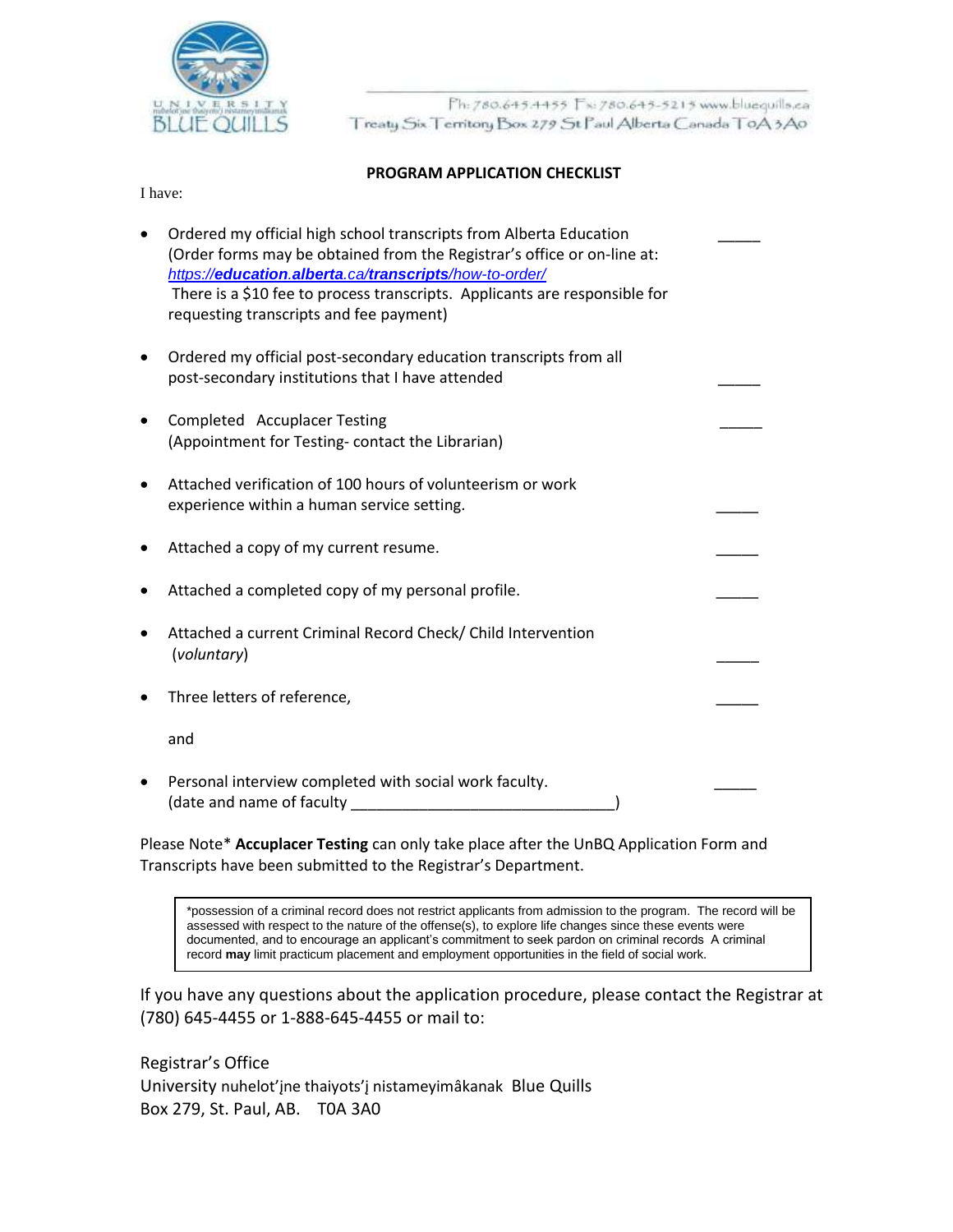

Ph: 780.645.4455 Fx: 780.645-5215 www.bluequills.ca Treaty Six Territory Box 279 St Paul Alberta Canada T0A3A0

#### APPLICATION PACKAGE

# **Personal Profile**

#### **Profile Information:**

| Surname:         | First Name:    |
|------------------|----------------|
| Middle Name(s):  | Date of Birth: |
| Daytime Phone: ( | Email Address: |

Please answer each of the following questions in paragraph format: (double spaced word-processed responses are preferred)

- 1. Please describe your reasons for pursuing a career in social work.
- 2. Please describe your reasons for wishing to complete your social work education within a program that possesses an indigenous cultural foundation.
- 3. Please identify and describe those skills and experiences that you believe indicate your personal suitability to the field of social work.
- 4. Leading a healthy lifestyle is an essential requirement for successfully participating in a social work education program that is founded upon Indigenous values, knowledge and philosophy. Please describe your plans for ensuring that the following elements of your life will be addressed in a healthy manner throughout the duration of your social work diploma studies.
	- Potential life challenges
	- Family and community commitments
	- Spiritual needs
	- Academic responsibilities
	- Financial considerations
- 5. In one to two paragraphs please describe your knowledge of Indigenous culture and those social issues that currently face Indigenous peoples in Canada.